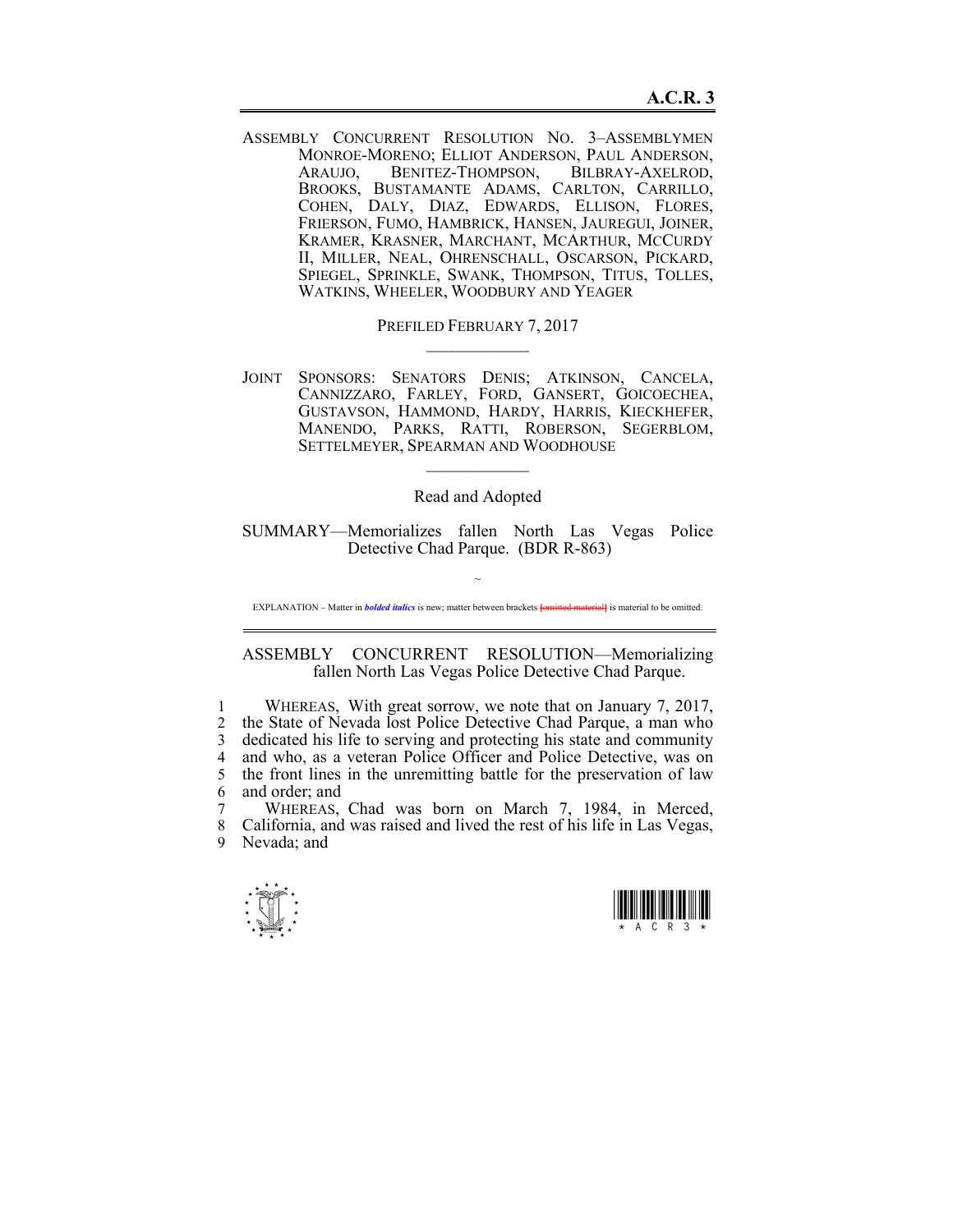1 WHEREAS, Chad attended Cheyenne High School where he<br>2 lettered in baseball and football and graduated in less than 4 years in 2 lettered in baseball and football and graduated in less than 4 years in 3 2002; and

4 WHEREAS, While in high school, Chad met the love of his life<br>5 Jessica, and on February 2, 2001. Chad summoned the courage to Jessica, and on February 2, 2001, Chad summoned the courage to 6 ask her out on a date which she accepted, and 12 days later on 7 Valentine's Day, Jessica gave Chad a necklace with a key pendant 8 symbolizing that he had the key to her heart and, without knowing 9 about her gift, Chad gave Jessica a necklace with a heart pendant; 10 and

11 WHEREAS, To further his childhood dream of becoming a police 12 officer, Chad enrolled in the Las Vegas Metropolitan Police 13 Department's Law Enforcement Explorer Program, receiving early 14 training on police practices and procedures and being handpicked by 15 the program managers to serve as a squad leader based on his 16 consistent demonstration of maturity, discipline and intelligence;<br>17 and and

18 WHEREAS, Soon after completing the Explorer Program, Chad 19 accepted a civilian position with the North Las Vegas Police 20 Department at the Northwest Area Command, helping members of 21 the public complete police reports; and

22 WHEREAS, Chad's dedication and tenacity paid off when, in 23 2006, he was hired by the City of North Las Vegas, completed the 24 Police Academy and the Police Department's Field Training 25 Program and, finally, served as a Police Officer, patrolling the 26 streets of his community, helping those in need and combating 27 crime; and

28 WHEREAS, Chad married his high school sweetheart Jessica on<br>29 March 28, 2009, who 4 years later gave birth to the second love of March 28, 2009, who 4 years later gave birth to the second love of 30 Chad's life, their beautiful daughter Riley; and

31 WHEREAS, Chad's hard work in the Patrol Division was 32 recognized by the Command Staff of the North Las Vegas Police 33 Department and, in 2013, he was assigned to an elite team known as 34 the Problem Solving Unit, where Chad specialized in investigating, 35 confronting, apprehending and neutralizing gang activity in North 36 Las Vegas; and

37 WHEREAS, Chad was promoted to Police Detective on July 23, 38 2016, and assigned to the Property Crimes Division, where he 39 quickly gained a reputation for having a strong work ethic and for 40 being a team player, volunteering to accept additional cases above 41 and beyond his regular rotation in order to lessen the burden on his 42 fellow Detectives; and

43 WHEREAS, On the afternoon of January 6, 2017, while leaving 44 the North Las Vegas Justice Court in connection with his regular 45 work duties, Chad was involved in a car crash in which he sustained